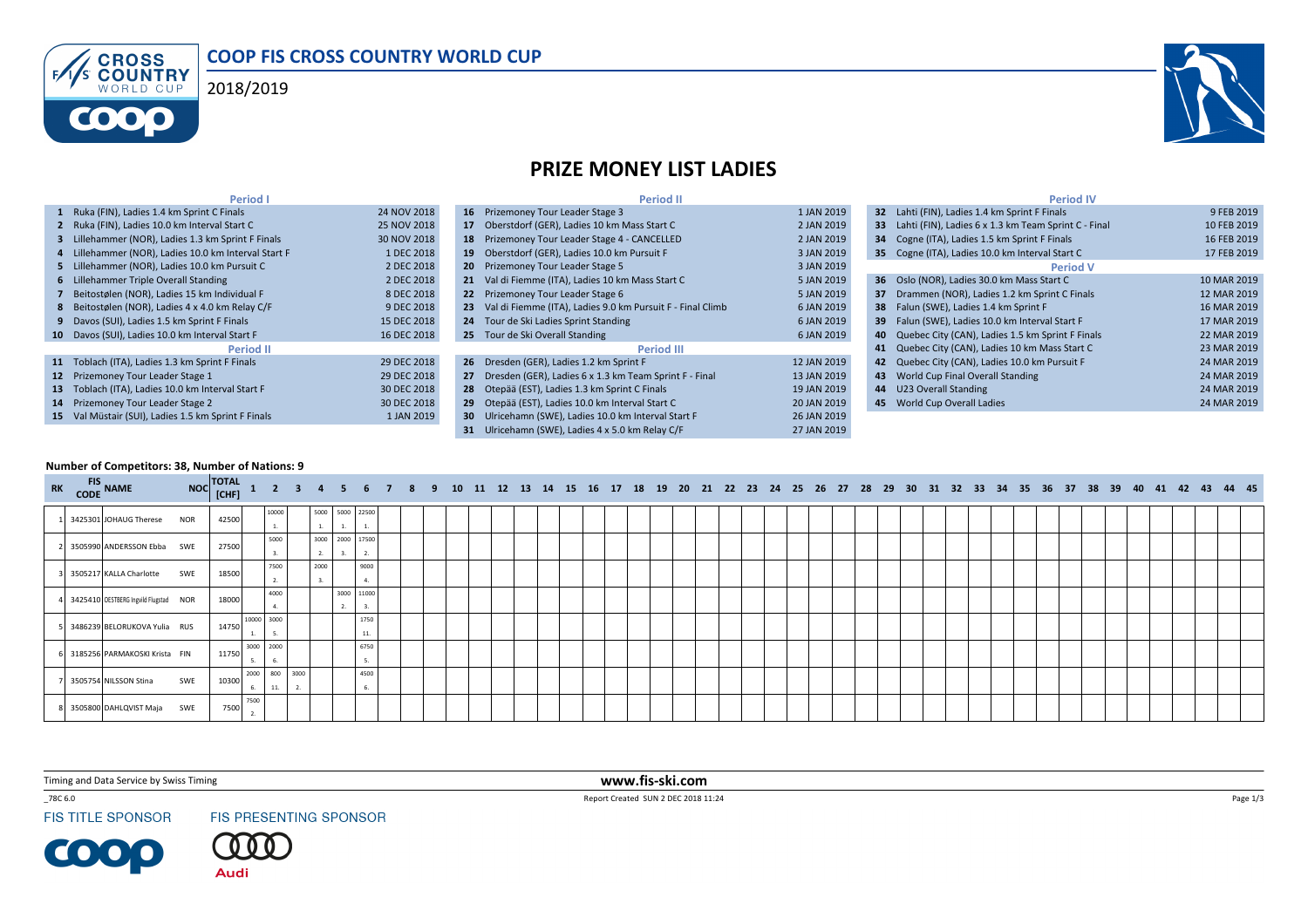COOP FIS CROSS COUNTRY WORLD CUP**ENS CROSS** 



**COOO** 



## PRIZE MONEY LIST LADIES

| RK CODE NAME                              |            |      |                           |            |                 |  |                  |  |  |  |  |  |  |  |  |  |  |  |  |  |  |  |  |  | NOC TOTAL 1 2 3 4 5 6 7 8 9 10 11 12 13 14 15 16 17 18 19 20 21 22 23 24 25 26 27 28 29 30 31 32 33 34 35 36 37 38 39 40 41 42 43 44 45 |
|-------------------------------------------|------------|------|---------------------------|------------|-----------------|--|------------------|--|--|--|--|--|--|--|--|--|--|--|--|--|--|--|--|--|-----------------------------------------------------------------------------------------------------------------------------------------|
| 9 3505090 INGEMARSDOTTER Ida SWE          |            | 6800 | 5000<br>3.                | 300<br>16. |                 |  | 1500<br>12.      |  |  |  |  |  |  |  |  |  |  |  |  |  |  |  |  |  |                                                                                                                                         |
| 10 3505809 SUNDLING Jonna SWE             |            | 6000 |                           |            | 5000            |  | 1000<br>$14. \,$ |  |  |  |  |  |  |  |  |  |  |  |  |  |  |  |  |  |                                                                                                                                         |
| 11 3535320 BJORNSEN Sadie USA             |            | 5900 | 800<br>$11.$              | 8.         | 1100 2000<br>3. |  | 2000<br>10.      |  |  |  |  |  |  |  |  |  |  |  |  |  |  |  |  |  |                                                                                                                                         |
| 12 3486010 NEPRYAEVA Natalia RUS          |            | 5000 | 1000 1500<br>$\mathbf{q}$ | 7.         |                 |  | 2500<br>8.       |  |  |  |  |  |  |  |  |  |  |  |  |  |  |  |  |  |                                                                                                                                         |
| 13 3055067 STADLOBER Teresa AUT           |            | 4200 |                           | 700<br>12. |                 |  | 3500<br>7.       |  |  |  |  |  |  |  |  |  |  |  |  |  |  |  |  |  |                                                                                                                                         |
| 14 3425365 FALLA Maiken Caspersen NOR     |            | 4000 | 4000<br>4.                |            |                 |  |                  |  |  |  |  |  |  |  |  |  |  |  |  |  |  |  |  |  |                                                                                                                                         |
| 15 3425421 HAGA Ragnhild                  | <b>NOR</b> | 3150 |                           | 900<br>10. |                 |  | 2250<br>9.       |  |  |  |  |  |  |  |  |  |  |  |  |  |  |  |  |  |                                                                                                                                         |
| 16 3535410 DIGGINS Jessica                | <b>USA</b> | 1750 |                           | 500<br>14. |                 |  | 1250<br>13.      |  |  |  |  |  |  |  |  |  |  |  |  |  |  |  |  |  |                                                                                                                                         |
| 17 3295157 SCARDONI Lucia                 | ITA        | 1500 | 1500<br>7.                |            |                 |  |                  |  |  |  |  |  |  |  |  |  |  |  |  |  |  |  |  |  |                                                                                                                                         |
| 18 3425499 WENG Heidi                     | <b>NOR</b> | 1250 |                           | 600<br>13. |                 |  | 650<br>16.       |  |  |  |  |  |  |  |  |  |  |  |  |  |  |  |  |  |                                                                                                                                         |
| 19 3506079 LUNDGREN Moa                   | SWE        | 1100 | 1100<br>8.                |            |                 |  |                  |  |  |  |  |  |  |  |  |  |  |  |  |  |  |  |  |  |                                                                                                                                         |
| 20 3425183 JACOBSEN Astrid Uhrenholdt NOR |            | 1000 |                           | 1000<br>9. |                 |  |                  |  |  |  |  |  |  |  |  |  |  |  |  |  |  |  |  |  |                                                                                                                                         |
| 21 3505828 DYVIK Anna                     | SWE        | 900  | 900<br>10.                |            |                 |  |                  |  |  |  |  |  |  |  |  |  |  |  |  |  |  |  |  |  |                                                                                                                                         |
| 22 3505675 SETTLIN Evelina                | SWE        | 800  |                           | 250<br>17. |                 |  | 550<br>17.       |  |  |  |  |  |  |  |  |  |  |  |  |  |  |  |  |  |                                                                                                                                         |
| 23 3535316 BRENNAN Rosie                  | USA        | 750  |                           |            |                 |  | 750<br>15.       |  |  |  |  |  |  |  |  |  |  |  |  |  |  |  |  |  |                                                                                                                                         |
| 24 3565005 VISNAR Katja                   | SLO        | 700  | 700<br>12.                |            |                 |  |                  |  |  |  |  |  |  |  |  |  |  |  |  |  |  |  |  |  |                                                                                                                                         |
| 25 3485221 SHAPOVALOVA Evgenia RUS        |            | 600  | 600<br>13.                |            |                 |  |                  |  |  |  |  |  |  |  |  |  |  |  |  |  |  |  |  |  |                                                                                                                                         |
| 26 3295193 LAURENT Greta                  | ITA        | 500  | 500<br>14.                |            |                 |  |                  |  |  |  |  |  |  |  |  |  |  |  |  |  |  |  |  |  |                                                                                                                                         |
| 27 3426201 WENG Tiril Udnes NOR           |            | 500  | 150<br>19.                |            |                 |  | 350<br>19.       |  |  |  |  |  |  |  |  |  |  |  |  |  |  |  |  |  |                                                                                                                                         |

Timing and Data Service by Swiss Timing

 $\_78C$ 6.0

**FIS TITLE SPONSOR** 

**COOP** 

FIS PRESENTING SPONSOR

(000

**Audi** 

 www.fis-ski.comReport Created SUN 2 DEC 2018 11:24